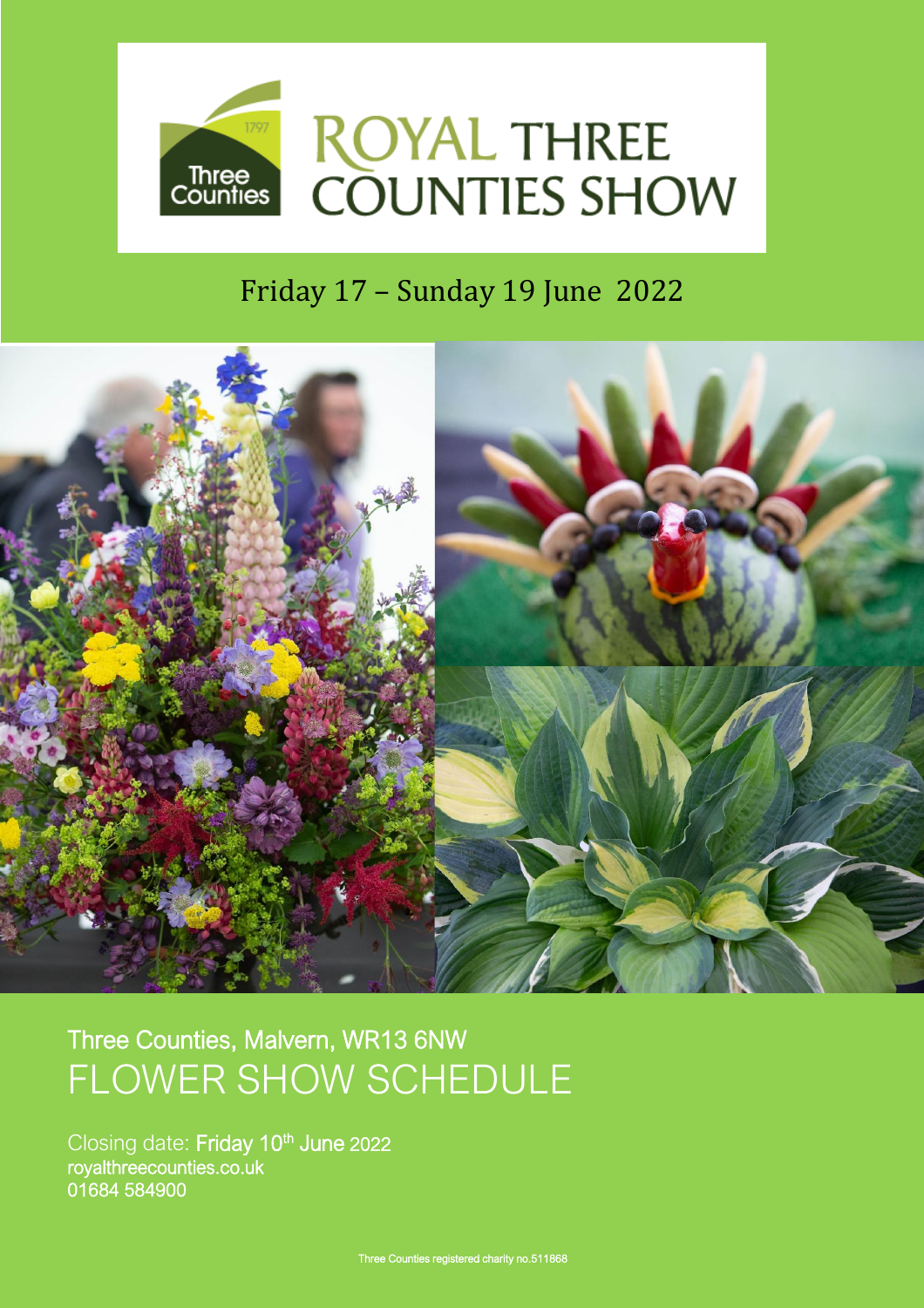# **ROYAL THREE COUNTIES FLOWER SHOW ENTRIES CLOSE FRIDAY 10 JUNE 2022 JUDGING COMMENCES AT 7AM FRIDAY 17 JUNE 2022**

BEST EXHIBIT IN SHOW will receive an Award Card. BEST EXHIBIT IN EACH SECTION will each receive an Award Card.

# **SECTION A - CUT FLOWERS AND FOLIAGE**

#### **Entry fee for Classes 1A - 12A - 60p Prizes for Classes 1A - 12A - 1st - £5, 2nd - £3, 3rd - £2**

- Class 1A One container of Sweet Peas, not more than 9 stems.<br>Class 2A One container of Roses, not more than 5 Single Head
- One container of Roses, not more than 5 Single Head (HT) stems.
- Class 3A One container of Roses, not more than 5 Cluster Flowered (Floribunda) stems.
- Class 4A Sweet Williams, one container of not more than 5 stems.
- Class 5A One Vase of annuals.
- Class 6A One Vase of herbaceous perennials, single cultivar species.
- Class 7A One Vase of mixed herbaceous perennials.<br>Class 8A One Vase of flowering shrub.
- One Vase of flowering shrub.
- Class 9A One Vase of summer bulbs, rhizomes, tubers and/or corms, one species or cultivar, not more than 5 stems.
- Class 10A Frontal display of cut hosta leaves.
- Class 11A One bowl of floating flower heads. Bowl not to exceed 260mm diameter.
- Class 12A One container of cut fern fronds.

# **SECTION B - POT PLANTS**

## **Entry fee Classes 1B - 11B- 60p Prizes for Classes 1B - 11B - 1st - £5, 2nd - £3, 3rd - £2**

- Class 1B One pot of flowering plant(s). Pot not to exceed 260mm diameter. Not specified elsewhere.
- Class 2B One pot of foliage plant(s). Pot not to exceed 260mm diameter. Not specified elsewhere.
- Class 3B One pot, Pelargonium(s). Pot not to exceed 260mm diameter.
- Class 4B One pot, Fuchsia(s). Pot not to exceed 260mm diameter.
- Class 5B One pot, Orchid. Pot not to exceed 260mm diameter.
- Class 6B Cactus, one pot or pan not to exceed 260mm diameter or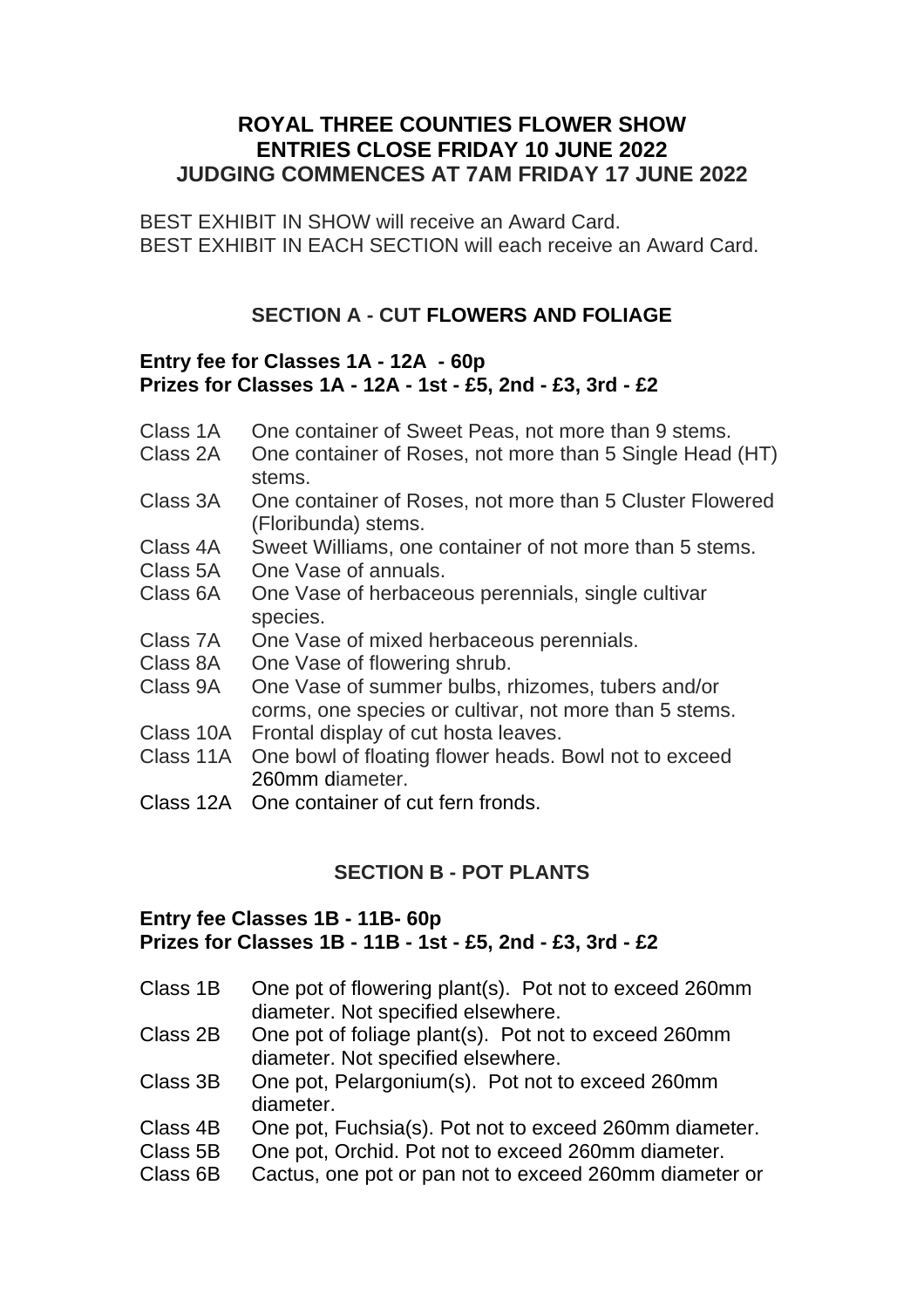equivalent in square pot or pan.

- Class 7B Succulent, one pot or pan not to exceed 260mm diameter or equivalent in square pot or pan.
- Class 8B One pan, Alpine. Pan not to exceed 260mm diameter measured externally at the top of the pot.
- Class 9B One Hosta. Pot not to exceed 260mm diameter.
- Class 10B One Miniature Hosta. Pot not to exceed 200mm
- Class 11B One Fern. Pot not to exceed 260mm diameter.
- Class 12B One climbing plant, flowering. Pot not to exceed 260mm.

## **SECTION C - FLORAL EXHIBITS**

Purchased flowers and foliage may be used for classes 1C - 3C.

#### **Entry fee for Classes 1C and 2C 60p**

Prizes for Classes 1C and 2C 1st - £5, 2nd - £3, 3rd - £2 **Entry fee for Class 3C £1.**

Prizes for Class 3C - 1st £10, 2nd £8, 3rd £6, 4th £4.

- Class 1C A Table Exhibit, to be viewed all round. Maximum space allowed 305mm square.
- Class 2C A Buttonhole or Corsage
- Class 3C A Floral Exhibit depicting Herefordshire. Maximum space 510mm square. Height unlimited.

# **SECTION D - JUNIORS**

#### **No Entry fee Prizes for Classes 1D - 6D - 1st - £5, 2nd - £3, 3rd - £2**

- Class 1D Up to and including year 6 Garden in a seed tray, predominantly plant material Approx size: 320mm x 210mm.
- Class 2D Years 7 11 Garden in a seed tray. Approx size: 320mm x 210mm
- Class 3D Up to and including year 6 A creature made from fruit and/or vegetables.
- Class 4D Years 7 11 A creature made from fruit and/or vegetables.
- Class 5D Up to and including year 6 A bunch of flowers in a jam jar.
- Class  $6D$  Years  $7 11$  A bunch of flowers in a jam jar.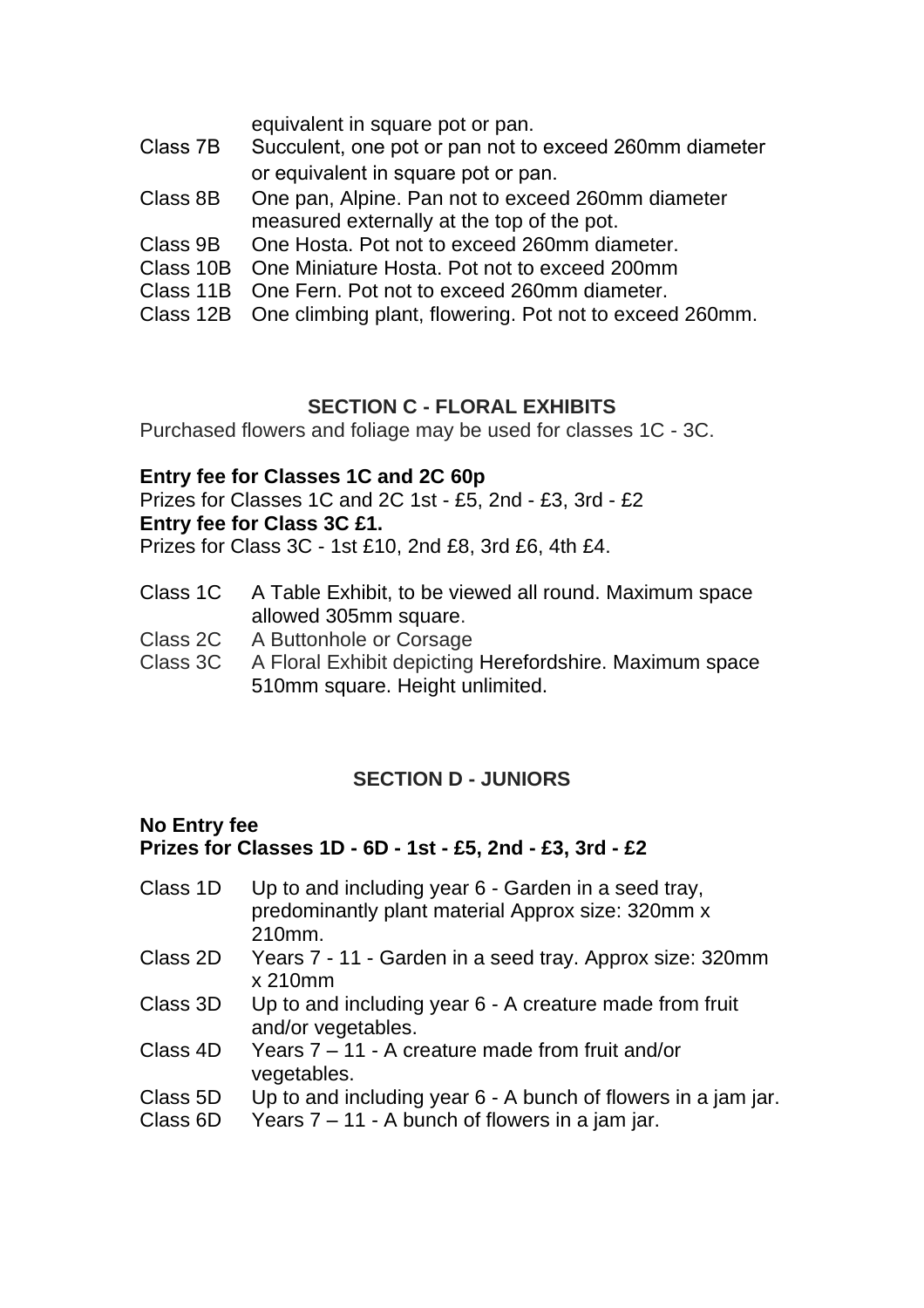# **SECTION E - VEGETABLES**

#### **Entry fee for Classes 1E - 8E - 60p Prizes for Classes 1E - 8E 1st - £5, 2nd - £3, 3rd - £2**

- Class 1E One pot or pan of growing salad leaves.
	- Pot or pan not to exceed 260mm diameter.
- Class 2E Peas, one dish of 6 pods.
- Class 3E Radish, one dish of 6
- Class 4E Broad beans, one dish of 6 pods.
- Class 5E Rhubarb natural. One dish of 3, with leaf blades trimmed back to approximately 75mm.
- Class 6E One dish of fruit, any variety, no more than 10.
- Class 7E Herbs, 3 bunches of cut herbs.
- Class 8E Potatoes, one dish of 5.

# **SECTION F – SPECIALS**

#### **Entry fee for ALL classes 1F - 6F - £1 Prizes for ALL classes 1F - 6F - 1st - £10, 2nd - £8, 3rd - £6, 4th - £4**

| Class 1F | An established container planted with flowering plants<br>suitable for the PATIO. The container is to be provided by<br>the exhibitor and will be placed on a 610mm x 610mm<br>paving slab. To be judged for all round effect. Container<br>must be brought to the Show already planted, if not, it will<br>not be accepted into the Show. |
|----------|--------------------------------------------------------------------------------------------------------------------------------------------------------------------------------------------------------------------------------------------------------------------------------------------------------------------------------------------|
| Class 2F | An established container planted with foliage plants<br>suitable for the PATIO. The container is to be provided by<br>the exhibitor and will be placed on a 610mm x 610mm<br>paving slab. Container must be brought to the Show<br>already planted, if not, it will not be accepted into the Show.<br>To be judged for all round effect.   |
| Class 3F | A hanging container not to exceed 360mm diameter<br>planted with flowering plants. Facility for hanging container<br>will be provided.                                                                                                                                                                                                     |
| Class 4F | A hanging container not to exceed 360mm diameter<br>planted with foliage plants. Facility for hanging container<br>will be provided.                                                                                                                                                                                                       |
| Class 5F | A novelty craft-based display with a Horticultural theme in<br>an area 600mm x 600mm height unlimited.                                                                                                                                                                                                                                     |
| Class 6F | A novelty plant-based display with a Horticultural theme in<br>an area 600mm x 600mm height unlimited.                                                                                                                                                                                                                                     |

## **ENTRIES CLOSE FRIDAY 10 JUNE 2022 - NO LATE ENTRIES ACCEPTED**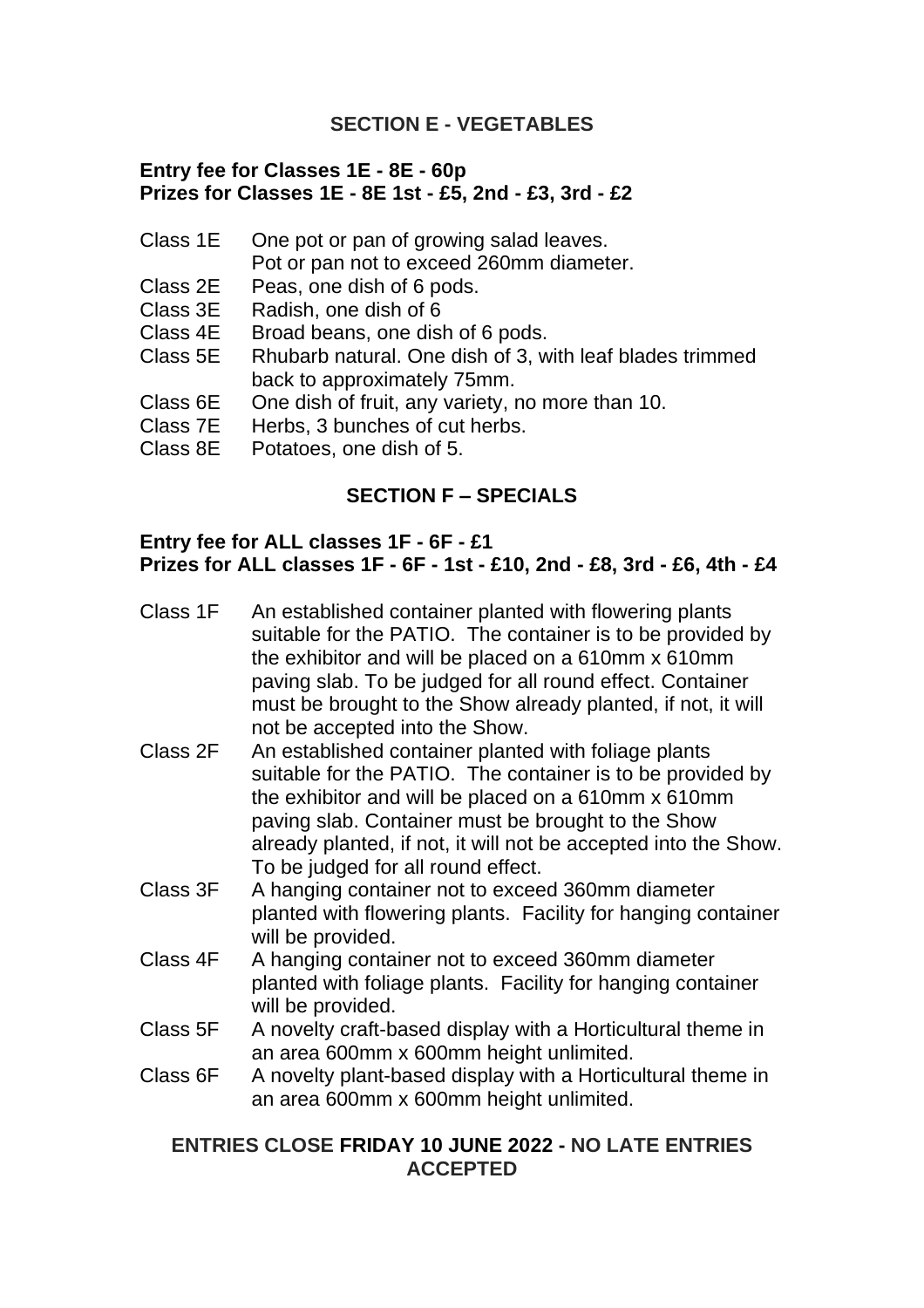# **Rules**

- 1 All exhibits must be of the Exhibitor's own growing, except Floral Exhibits section and classes 1D - 6D and 5F and 6F. The Committee reserves the right to inspect the premises of Exhibitors and to disqualify for infringement of this rule. Exhibits in classes for Societies must similarly have been grown by the Society members.
- 2 Entry forms and fees must reach the Show Secretary by Friday 10 June 2022. No late entries will be accepted.
- 3 Only one entry from each address per class allowed, with the exception of Section D.
- 4 The Royal Three Counties Flower Show will be open from noon on Thursday 16 June until 6.45am on Friday 17 June for exhibitors to stage. The structure will be electrically illuminated throughout the night and security staff will be in attendance throughout the night. However, stewards will only be on duty during the following times to give advice and issue exhibit cards:- Thursday 16 June - noon to 10.00pm Friday 17 June - 6.00am to 6.45am All exhibitors, except those in Section D, must leave the section by 6.45am. Judging will commence at 7am prompt. Exhibits in section D must be staged by 10.30am. Judging will

commence at 11am prompt.

- 5 Exhibits should be named where possible for the interest and education of visitors. Variety cards will be available from the Stewards.
- 6 VASES WILL BE AVAILABLE FOR CUT FLOWERS, but exhibitors may supply their own.
- 7 The Society and Committee will take every reasonable care but will not be responsible for any loss or damage.
- 8 Please place exhibits in a saucer, if you wish your entry to be watered during the Show.
- 9 The decision of the Judges is final. They have the power to withhold any award if the exhibits are deemed to be unworthy.
- 10 Exhibits and prize cards must not be removed until after 5.00pm on Sunday 19 June 2022. Failure to comply will forfeit prize money. **The Society and Committee will try to ensure the safety of all exhibits, but no responsibility will be taken for any loss or damage. Stewards will be in attendance until 5.30pm.**
- 11 IF EXHIBITORS ARE UNABLE TO STAGE THEIR EXHIBIT/S, WOULD THEY PLEASE INFORM THE SHOW OFFICE BY TUESDAY 14 JUNE 2022
- 12 Any objection must be made in writing to the Secretary before 3.00pm on the first day of the show, together with a deposit of